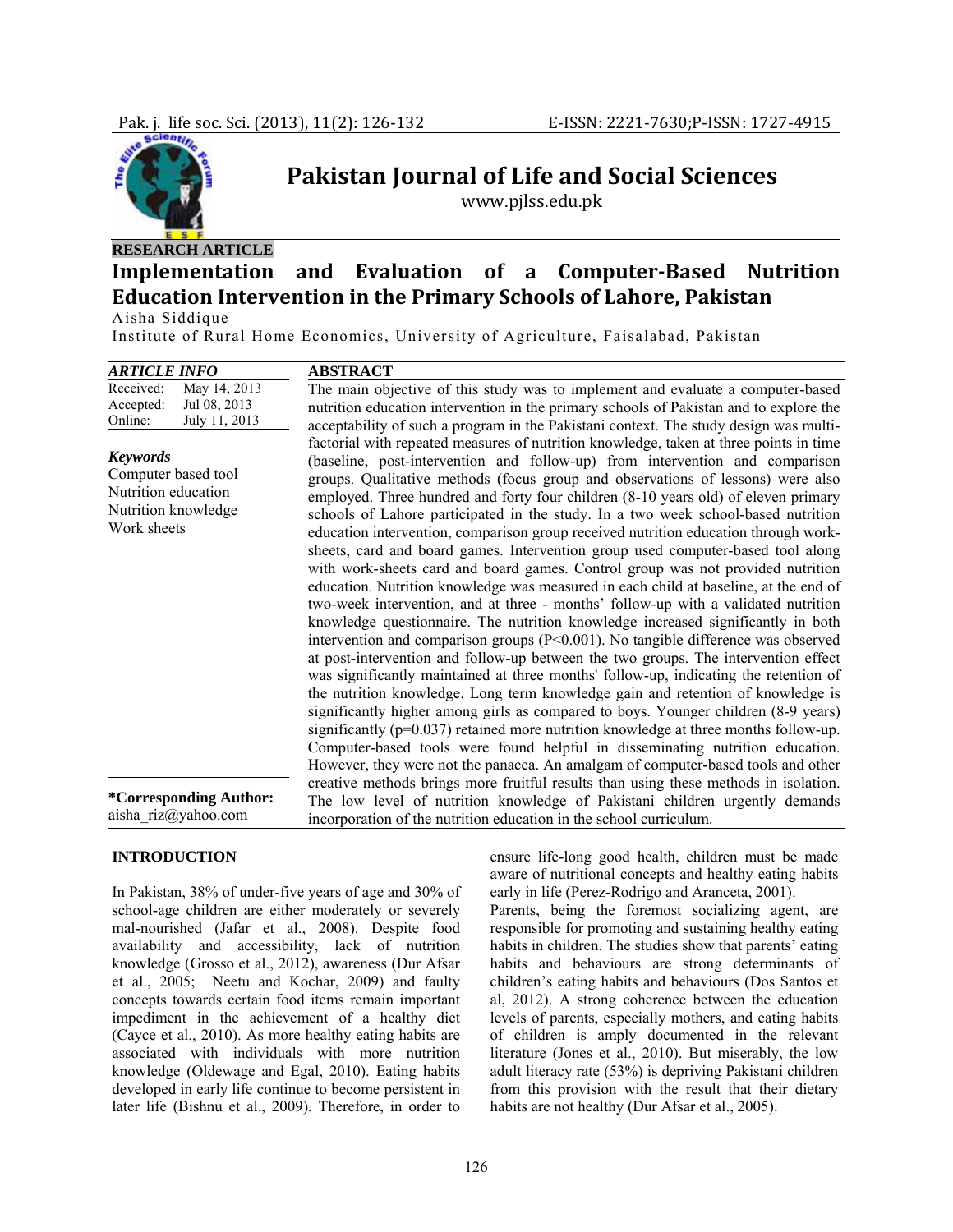Besides parents, schools are also considered to be equally conducive towards disseminating nutrition knowledge (Pérez-Rodrigo and Aranceta, 2003). A review of the primary schools' curricula in Pakistan reveals that these do not impart sufficient knowledge regarding nutrition. This further limits children's opportunities to learn about a healthy diet thus making them nutritionally vulnerable.

School-based nutrition education intervention provides an opportunity to develop healthy eating habits in children (Lakshman et al., 2010). However, children find nutrition concepts difficult to comprehend. Therefore, nutrition education programmes that are age-appropriate and creative are known to be fruitful (Lytle and Achterberg, 1997). Computer-based programs constitute of multiple interactive elements including audio, text, simulation and graphics. Therefore, they are becoming an integral part in health promotion and nutrition education programs. Computer-Based Tools (CBT) have also been found effective in disseminating nutrition information (Elena and Jennifer, 2004; Valdez, 2010; Turnin et al., 2001). Unfortunately, this medium lacks application in Pakistani schools.

The scenario mentioned above i.e., high rate of malnutrition, low parental literacy rate and lack of nutrition education in school curricula justifies the need to provide nutrition education to children. In the present study, for the first time ever, a computer-based nutrition education-intervention was implemented and evaluated in the Pakistani primary school setting. The acceptability of computer-based nutrition education was also explored.

# **MATERIALS AND METHODS**

The power analysis program (G. Power) was used to calculate the sample size (Edgar et al., 1996). A total of 278 children were needed to test the hypothesis that nutrition knowledge (mean number of correct answers) increases 20% in all children from a mean of 10 correct answers at baseline to 12 correct answers at postintervention subject to 80% power (1-ß) with standard deviation of 3 and an estimated medium effect size of d=0.3 at the 0.05 level of significance, irrespective of the teaching tool. In the a priori sample size calculations the expected difference in knowledge gain between intervention and comparison groups was not considered. Post-hoc analysis was used to determine the effect size of the actual difference in knowledge gain at post-intervention between intervention and comparison groups.

In order to reduce teaching bias, the nutrition education intervention was carried out during the practical experience of student teachers (STs). Out of the 7 localities of Lahore, 2 localities [1 from low socioeconomic status (SES) and 1 from high SES] were randomly selected (which is subject to another publication). Twenty-five schools from each locality were contacted, out of which 22 schools were in accordance with the selection criterion.

From these 22 schools, children in 11 schools mostly belonged to low SES and those in the remaining 11 schools mostly belonged to higher SES. From these 11 low SES and 11 high SES schools, two schools (one from each SES) were randomly chosen and grouped together as control schools. At the next step, from the rest of the 10 low SES schools, five were chosen randomly and grouped as comparison schools and the remaining five as intervention schools. Similarly, from the 10 high SES schools, half were chosen randomly and grouped as comparison schools and the rest as intervention schools.

The intervention material for intervention group consisted of the computer-based nutrition education tool, i.e., "Cool Food Planet Kidz". It is an interactive website developed by "The European Food Information Council", which was used with due permission. For the comparison group, the intervention material was consisted of 11 worksheets, 2 board games and 1 card game. The worksheets mainly covered the topics including, healthy breakfast, healthy snacks, good food choices and nutrients in food.

A total of 11 schools (n=522), including four intervention ( $n=213$ ), five comparison ( $n=249$ ) and two control (n=60) schools participated in the study. Finally, 344 children from 11 primary schools, including 4 intervention schools (n=147), 5 comparison schools  $(n=156)$ , and 2 control schools  $(n=41)$ successfully completed the study. Only those children successfully completed the study who were able to complete all three questionnaires (baseline, postintervention and follow-up) and whose parental consent form was received. Flow of schools and children through the study is depicted in Figure 1.

Before implementation of the program, two workshops were organised. A one-day workshop was held for the class teachers. They were oriented to the core philosophy of the study. A two-day training workshop was held for the STs (n=17). The purpose of the training workshop was to brief them about the purpose of intervention and to discuss and gather ideas on how to incorporate nutrition lessons in the classroom. In addition, STs for the intervention group received training on the specifics of using the interactive CD-ROM.

Nutrition knowledge was the primary outcome measure, assessed in each child at baseline, at the end of two-week intervention, and at three - months' follow-up using a validated Nutrition Knowledge Questionnaire (Katrin, 2004). Children's demographic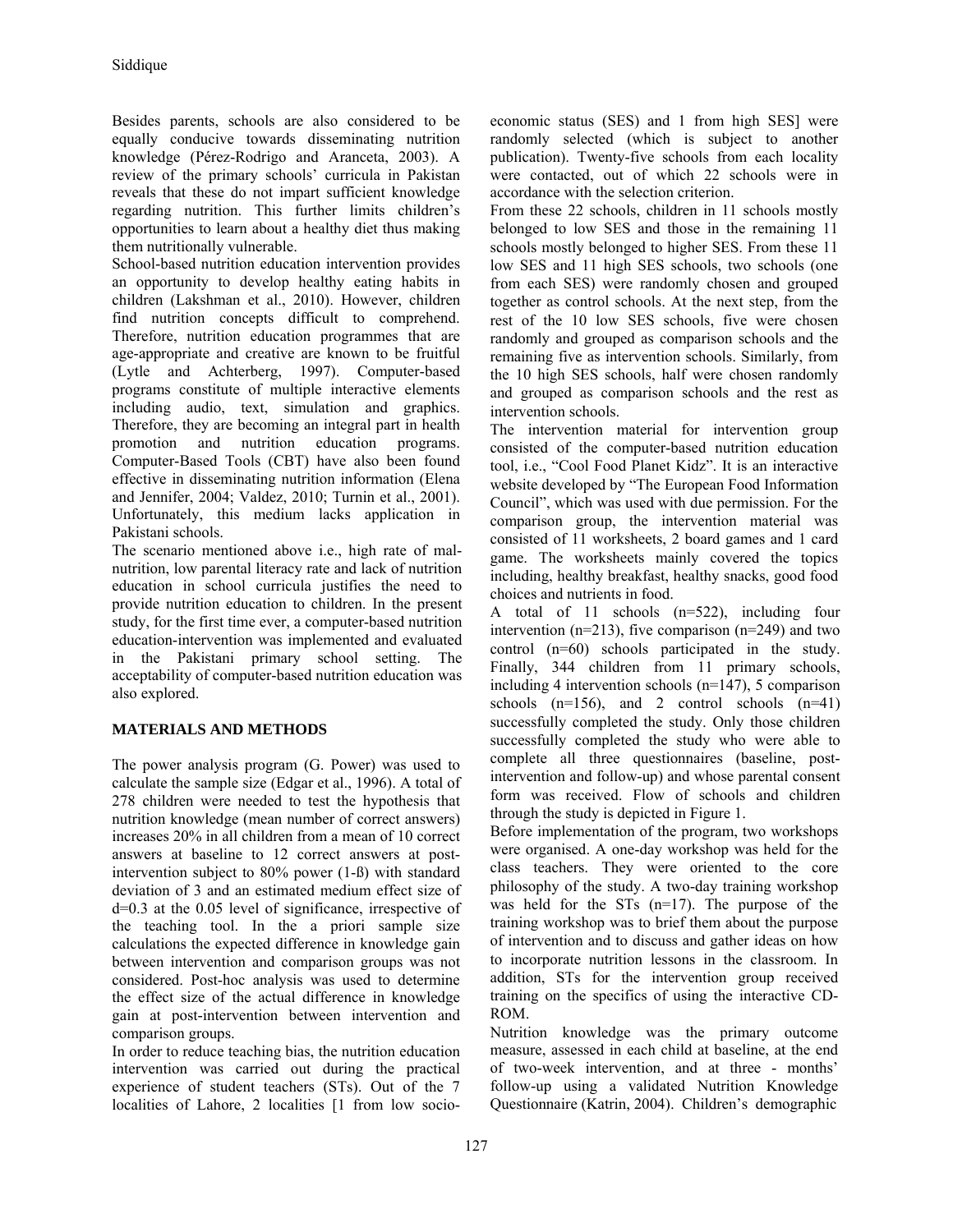

**Fig. 1: Flow of schools and children through the study** 



**Fig. 2: Mean number of correct answers of intervention, comparison and control groups at baseline, postintervention and 3 months' follow-up** 

information including age and gender was also obtained. In order to assess the acceptability of the intervention, evaluation questionnaires were distributed among the STs and children. For collection of qualitative information, focus groups were arranged with STs and children. Furthermore, additional information was obtained through observation of nutrition lessons.

Parametric test General Linear Model (GLM), with repeated measures and Non-parametric tests (Chisquare, Kruskal-Wallis and Mann-Whitney-U test) were computed to determine the differences across variables at baseline, post-intervention and follow-up, as required. Independent variable; group, age and gender were used as the between-subject-variables (two levels)

and dependant variable; nutrition knowledge (three levels) as the within-subject variable. The data was analysed using the SPSS Version 15.0, SPSS Inc., 2006.

#### **RESULTS**

A total of, 344 children, out of 522 participating children, completed all three questionnaires i.e., at baseline, post-intervention and follow-up. A high response rate of 83% was received. However, only 55% of children successfully completed the study i.e., adhered to the study protocol. The demographic characteristics of the children excluded from the data analysis and children included in to the data analysis were found to be similar. Chi-square test was used to determine the homogeneity of baseline variables including age ( $p=0.56$ ), gender ( $p=0.56$ ) and class level (P=0.085), however, no significant difference was found. The characteristics of study participants are summarized in Table 1.

The pair-wise comparison, as computed in GLM, indicated that baseline nutrition knowledge was comparable between the two groups  $(P= 0.82)$ , age groups  $(P=0.45)$ , genders  $(P=0.31)$  and class levels (P=0.81) (Table 2).

GLM, with repeated measure, indicates that nutrition education-intervention was helpful in increasing the nutrition knowledge. The effect of time in GLM is statistically significant (P<0.001).The result of pairwise comparison (p-values adjusted with Bonferroni) reveals that combined nutrition knowledge (intervention and comparison groups together) increased significantly after intervention 13.76 (Standard Error [SE] 0.199; P<0.001) as compared to baseline (10.05). The post-three months' mean nutrition knowledge score of 13.09 was significantly higher (SE 0.181; P<0.001) than the mean nutrition knowledge score at baseline (Table 3). Furthermore, the difference between the mean of post-intervention nutrition knowledge i.e., 13.76 and the mean of follow-up nutrition knowledge i.e., 13.09, was significant (SE  $0.181; P<0.05$ ).

The result of the test of between-subjects-effect shows that main effect of the variable "group" is not statistically significant (SE=0.181; P=0.157), indicating that the intervention was effectual in increasing nutrition knowledge regardless of the teaching method. The mean number of correct answers were comparable between intervention, comparison and control groups at baseline (Kruskal-Wallis, P=0.93). However, they differ significantly at post-intervention and follow-up (Kruskal-Wallis,  $P=0.00$  and  $P=0.00$ , respectively), as shown in Figure 2.

The effect size of the difference in nutrition knowledge at post-intervention between intervention and comparison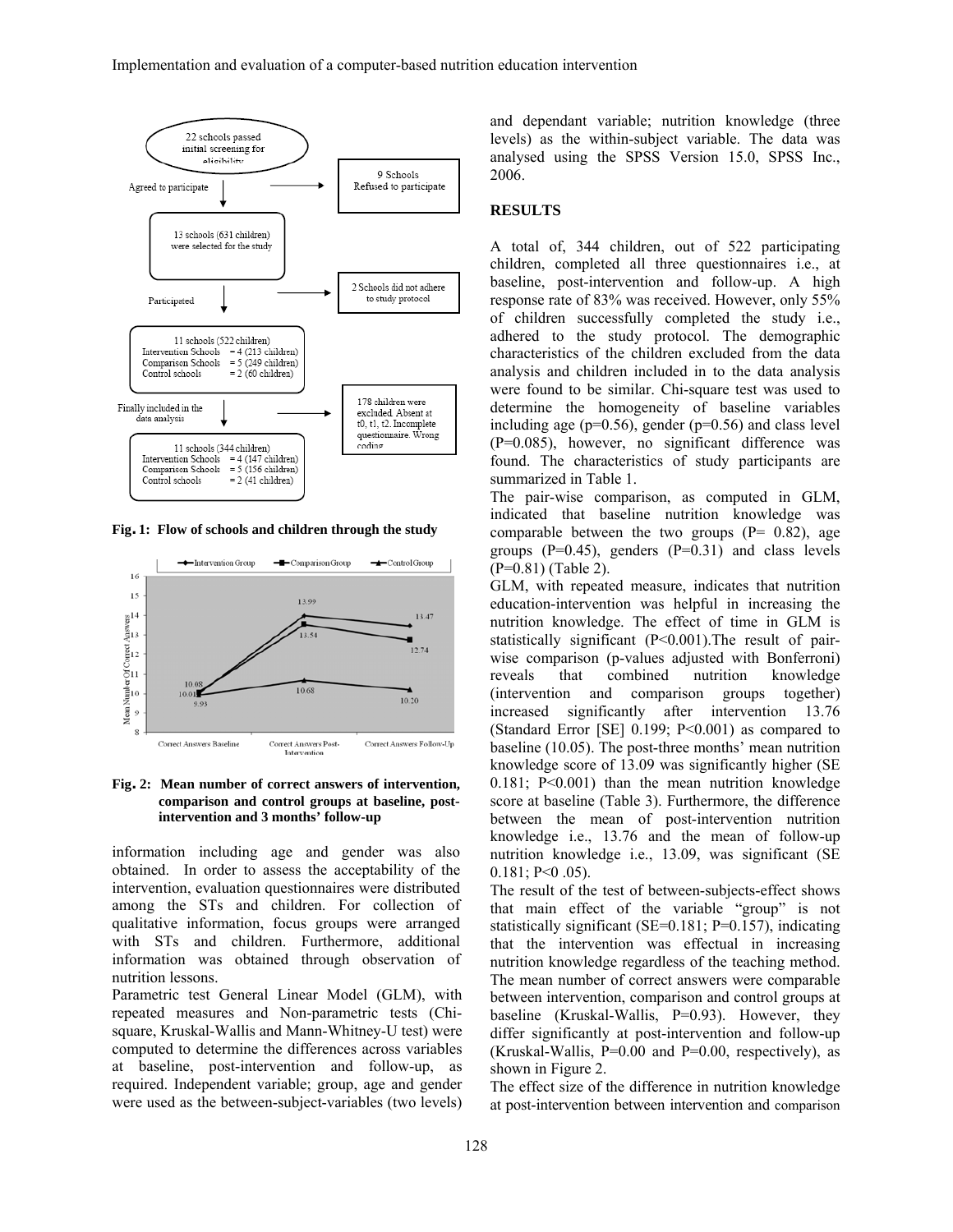| Variables           | Intervention |                   |                |             | Comparison        | Total          |     |
|---------------------|--------------|-------------------|----------------|-------------|-------------------|----------------|-----|
|                     | n            | % within Variable | % within Group | $\mathbf n$ | % within variable | % within Group |     |
| 8-9years            | 70           | 50.40             | 47.60          | 69          | 49.60             | 44.20          | 139 |
| $10-11$ years       | 77           | 47.00             | 52.40          | 87          | 53.00             | 55.80          | 164 |
| Total               | 147          |                   |                | 156         |                   |                | 303 |
| Girl                | 69           | 50.40             | 46.90          | 68          | 49.60             | 43.60          | 137 |
| Boy                 | 78           | 47.00             | 53.10          | 88          | 53.00             | 56.40          | 166 |
| Total               | 147          |                   |                | 156         |                   |                | 303 |
| <b>Fourth Class</b> | 78           | 53.80             | 53.10          | 67          | 46.20             | 42.90          | 145 |
| <b>Fifth Class</b>  | 69           | 43.70             | 46.90          | 89          | 56.30             | 57.10          | 158 |
| Total               | 147          |                   |                | 156         |                   |                | 303 |
|                     |              |                   |                |             |                   |                |     |

**Table 1: Baseline characteristics of intervention and comparison groups** 

**Table 2: Nutrition knowledge at baseline in intervention and comparison groups** 

| Variables           | Intervention |        |       | Comparison |       |      |
|---------------------|--------------|--------|-------|------------|-------|------|
|                     | n            | Mean * | $SD+$ | n          | Mean  | SD   |
| 8-9years            | 70           | 10.16  | 2.92  | 69         | 10.30 | 2.95 |
| $10-11$ years       | 77           | 9.87   | 3.10  | 87         | 9.98  | 3.04 |
|                     |              |        |       |            |       |      |
| Girls               | 69           | 10.06  | 3.03  | 68         | 9.65  | 2.90 |
| <b>Boys</b>         | 78           | 9.87   | 3.10  | 88         | 10.49 | 3.03 |
|                     |              |        |       |            |       |      |
| <b>Fourth Class</b> | 78           | 9.92   | 3.04  | 67         | 10.37 | 2.97 |
| <b>Fifth Class</b>  | 69           | 10.10  | 3.00  | 89         | 993   | 3.01 |
|                     |              |        |       |            |       |      |
| Total Children      | 147          | 10.01  | 3.01  | 156        | 10.12 | 2.99 |

\*Mean number of correct answers from a total of 22 questions; + Standard Deviation

#### **Table 3: Nutrition knowledge at baseline, postintervention and 3-months' follow-up in intervention and comparison groups**

|                                   | Groups       | n   | Mean* | $SD+$ |  |
|-----------------------------------|--------------|-----|-------|-------|--|
|                                   | Intervention | 147 | 10.01 | 3.01  |  |
| Correct answers baseline          |              |     |       |       |  |
|                                   | Comparison   | 156 | 10.08 | 3.01  |  |
| <b>Combined Total</b>             |              | 303 | 10.05 | 3.00  |  |
|                                   | Intervention | 147 | 13.99 | 3.48  |  |
| Correct answers post-intervention |              |     |       |       |  |
|                                   | Comparison   | 156 | 13.54 | 3.42  |  |
| <b>Combined Total</b>             |              | 303 | 13.76 | 3.46  |  |
|                                   | Intervention | 147 | 13.47 | 3.22  |  |
| Correct answers at Follow-up      |              |     |       |       |  |
|                                   | Comparison   | 156 | 12.74 | 3.19  |  |
| <b>Combined Total</b>             |              | 303 | 13.09 | 3.22  |  |

\*Mean number of correct answers from a total of 22 questions; + Standard Deviation

groups was d=0.130. The result of the test of betweensubjects effect shows that main effect of the variable "age in two categories" is statistically significant (P=0.037). Younger children (8-9 years) significantly retained more nutrition knowledge at three months' follow-up, as shown in Table 3. Short term knowledge gain was comparable between girls and boys. Long term knowledge gain and retention of knowledge was significantly higher among girls as compared to boys (Mann-Whitney-U test P=0.025, P=0.024 respectively).

**Table 4: Nutrition knowledge of 8-9 years and 10-11 years old children at baseline, post-intervention and 3-**

|                                   | months' follow-up |     |       |       |
|-----------------------------------|-------------------|-----|-------|-------|
|                                   | Groups            | n   | Mean* | $SD+$ |
|                                   | 8-9 years old     | 139 | 10.19 | 2.94  |
| Correct answers baseline          |                   |     |       |       |
|                                   | $10-11$ years old | 164 | 993   | 3.06  |
|                                   | 8-9 years old     | 139 | 14.05 | 3.26  |
| Correct answers post-intervention |                   |     |       |       |
|                                   | 10-11 years old   | 164 | 13.52 | 3.61  |
|                                   | 8-9 years old     | 139 | 13.55 | 3.23  |
| Correct answers at follow-up      |                   |     |       |       |
|                                   | $10-11$ years old | 164 | 12.71 | 3.18  |

### **Acceptability of the intervention**

According to the evaluation questionnaires received from the intervention children, sixty-one percent of the children ranked the computer-based tool as *very good*, 23 % as *good* and only 2.3% as *not good at all*. Thirtythree percent of the children judged their computer skills as *good* and only 5.6% as *very good*. On the other hand, 40.7 % of the children judged as *not so good* and 20.3 % as *not good at all*.

The overall response of the children (comparison and intervention) and STs about the drill was very good. Three focus group  $(n=70)$  with intervention children revealed that the use of computer as a medium of learning was new to them. Therefore, initially, they faced difficulties in operating them. Despite difficulties, the children regarded learning through computers as interesting and amusing.

The evaluation questionnaire for STs of intervention group was filled out by all STs (n=8). The focus group discussion (n=3) with STs revealed that they were amazed by the immense interest and involvement of the children in computers. Some STs hinted that children regarded the computer as a thrilling and entertainment device instead of an educational tool. Some of them mentioned that, in the first few lessons, they had not felt comfortable and confident in using the computer as a teaching tool as they were not used to working with computers. Many STs showed eagerness to work in a computer-based system in future. However, they highlighted the prospective problems faced by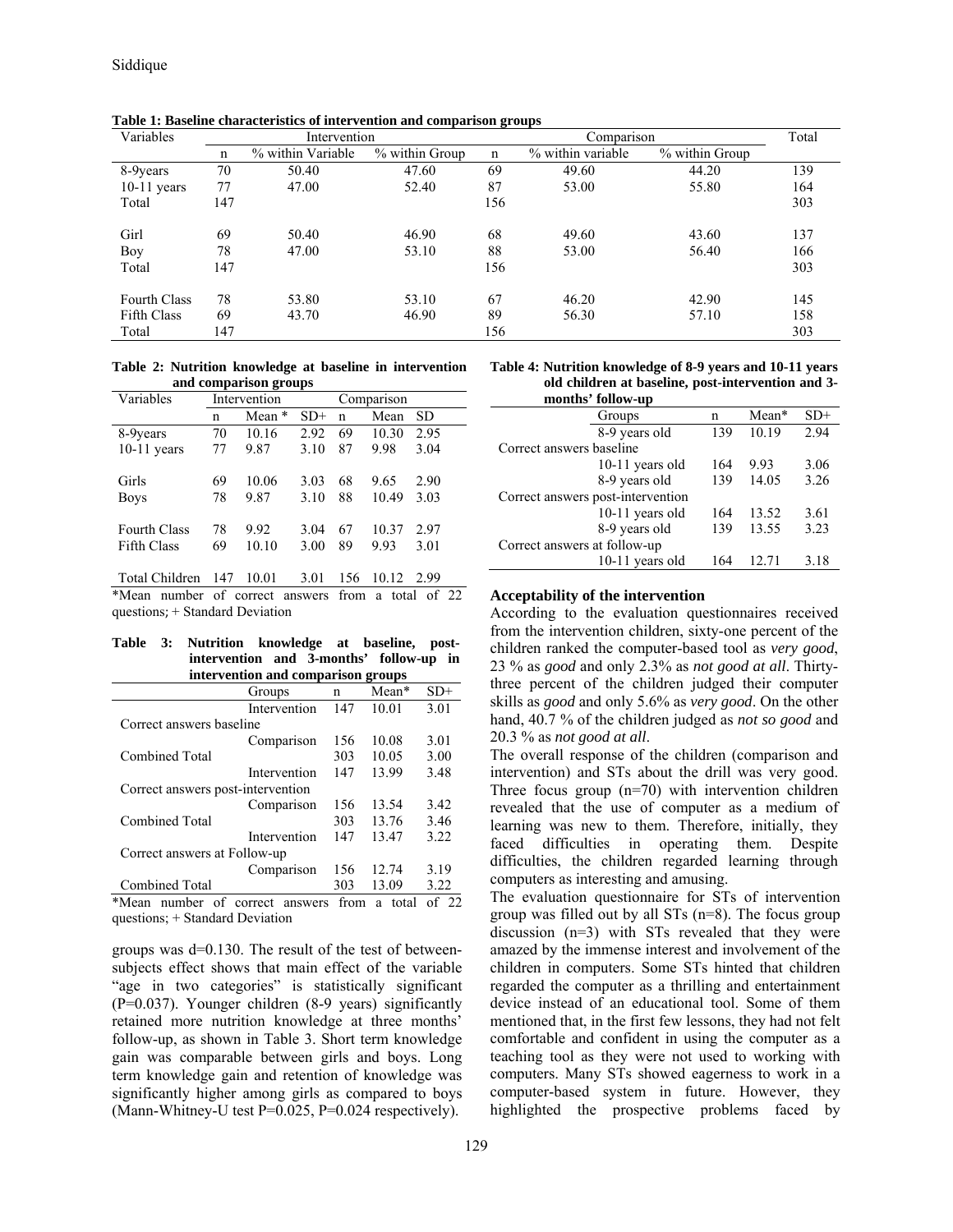computer-based education in Pakistan including frequent power breakdowns, lack of support from school administrations, computer equipment and related skills. All of them agreed that nutrition education should be included in school curricula. To conclude, the present study highlights many important factors that need to be taken into account in order to integrate computer-assisted education in Pakistani primary schools successfully.

# **DISCUSSION**

The present study was distinctive in two aspects. For the first time, nutrition education intervention was applied and evaluated in the primary school scenario of Pakistan. Secondly, the acceptability of the computerbased nutrition education program in a Pakistan context was explored. In case of the first aspect, the study successfully demonstrated that the children could learn nutrition concepts and healthy eating habits in a lively and interesting environment. As regards the second aspect, the study found that the children and teachers were both positive and receptive to the computer-based nutrition education intervention. However, significant barriers were identified that negatively affect the acceptability of computer-based education, thus eventually, affecting its applicability in the Pakistani primary schools.

The highly significant increase found in the mean number of correct answers from baseline to postintervention and at follow-up in both study groups supports the hypothesis of the present study and confirms that nutrition education intervention was successful in increasing the nutrition knowledge of children. The increase in nutrition knowledge found in the present study is in accordance with other schoolbased nutrition education interventions (Zalilah et al., 2008; Neetu and Kochar, 2009; Elena and Jennifer, 2004).

In the current study, nutrition knowledge of children of both (intervention and comparison) groups significantly increased. However, at the same time, no noticeable difference was found between the two study groups. It could be inferred that CBT did not result in additional learning in the children. Furthermore, the result of this study is consistent with the result of studies that indicated no difference between CBT and worksheets (traditional methods) as well (Katrin, 2004; Susan and Jenniffer, 2000; Munguba et al., 2008).

 An analysis of research literature, which explored the effects of CBT on nutrition knowledge of children, displayed mixed results. This may be ascribed to the variations in the study designs. The studies, which reported significant increase in nutrition knowledge of the computer-based group, either evaluated it vis-à-vis teacher-led strategy or the group which did not receive nutrition education (Elena and Jennifer, 2004; Valadez, 2010; Turnin et al., 2001). On the contrary, the studies that compared the computer-based group with the one that received nutrition education through specifically developed worksheets, cards, boards and video games, reported no significant differences between the two groups, denoting that other creative mediums also confer equal positive influence on learning (Katrin, 2004; Susan and Jenniffer, 2000; Munguba et al., 2008) denoting that other creative mediums also confer equal positive influence on nutrition learning. However, interestingly, a study similar in study design to the present study, reported that control group (traditional method) attained more scores as compared to the experimental group who used CD-ROM (Fančovičová et al., 2010). While on the contrary, intervention children in the present study worked both with CD-ROM and traditional methods and attained more scores as compared to the comparison group. This indicates that CBT should be used to enhance the effectiveness of traditional methods rather than replacing them.

Apart from the research design, other factors such as animation, colour, sound effects and time allocated to explore the CBT are also accounted for the variations. Research literature is ambivalent in establishing the comparative effectiveness of CBT alone over traditional methods (Vernadakis et al., 2008) implying that more in-depth research is required to explain the prevailing discrepancies in the literature.

Although the study found substantial increase in nutrition knowledge in both groups, the difference in increase in nutrition knowledge of intervention group over the comparison group is small (effect size  $d=$ 0.130). The effect size below 0.2 is reported as small (Jacob, 1988), denoting that both CBT and worksheets and card games were equally effective in increasing nutrition knowledge.

The significant difference in mean number of correct answers between girls and boys at three months' follow-up could be attributed to the fact that, in Pakistani society, male and female domains and their respective roles are markedly distinct (women's role is confined mainly to the household). Accordingly, girls found nutrition knowledge more relevant to their future prospective role and, therefore, showed higher rate of retention as compared to the boys who considered nutrition knowledge as irrelevant.

The post-three-month follow-up finding, that younger children (8-9 years) significantly retain more nutrition knowledge, suggests that the intervention material was more suitable for the younger group. Furthermore, it indicates that the nutrition intervention is more advantageous when started at an early age (Perez-Rodrigo and Aranceta, 2001).

Like many other school-based nutrition education interventions, the present study had some limitations as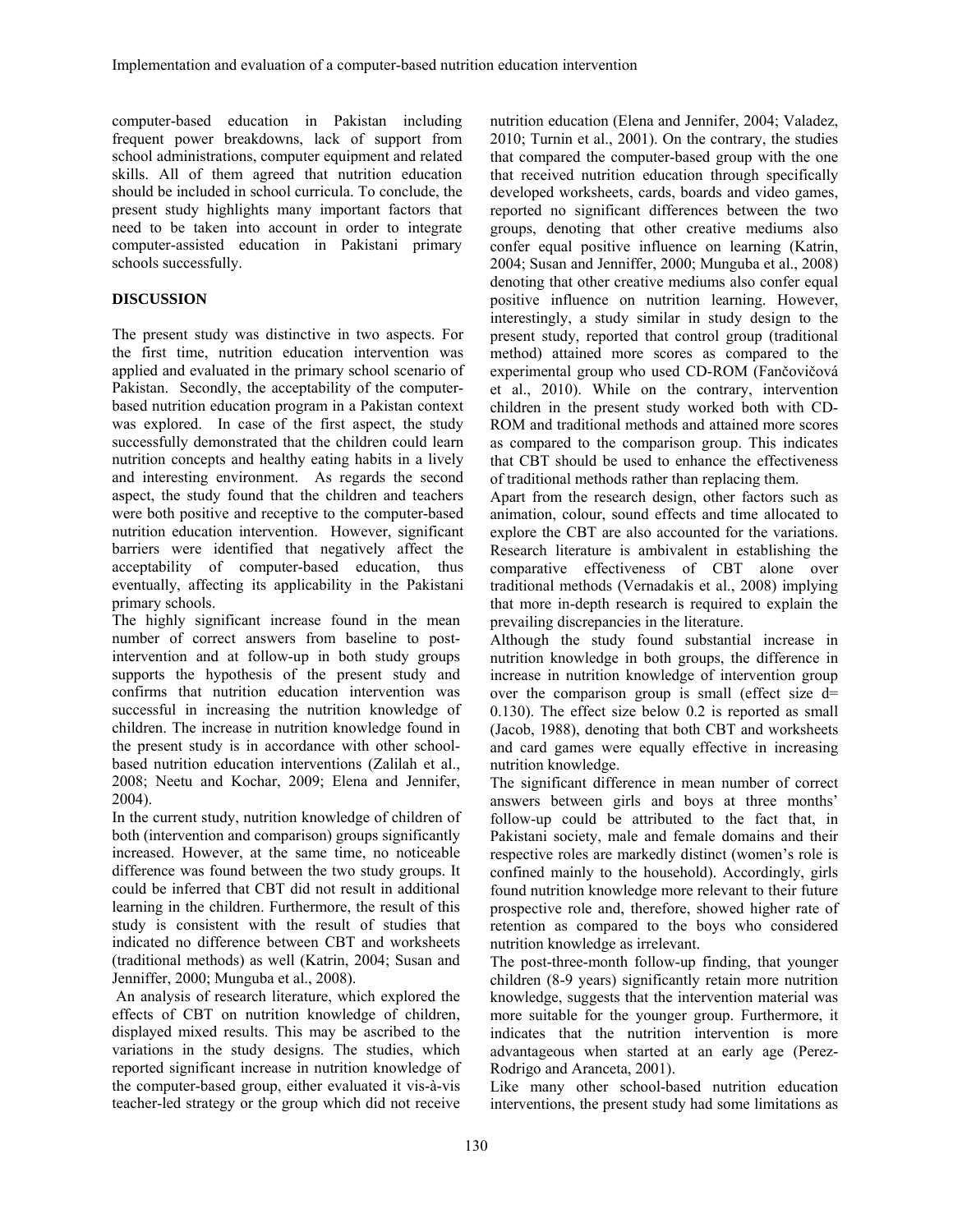well. Initially, in order to reduce likely contamination effects, one classroom from each school was selected. However, some schools later refused to participate in the study. This situation resulted in the selection of two classes from the same school which might have possibly affected the tenacity of the findings. Frequent power breakdowns interrupted the time schedule and consequently reduced the time children had allocated for exploring the CD-ROM. This might have negatively affected children's learning through computers. The level of computer skills is directly related to the effective use of computers. The lack of computer skills, as reported by children, might have proved a strong barrier in attaining the maximum benefit from CBT.

# **Conclusion**

The study successfully demonstrated that the children could learn nutrition concepts and healthy eating habits in a lively and interesting environment. An amalgam of computer-based tools and other creative methods brings more fruitful results than using these methods in isolation. This study provides evidence that the rate of nutrition knowledge in Pakistani children is low. However, it can be successfully targeted and change can be achieved with relatively few additional resources. It justifies the urgent inclusion of nutrition education in the primary school curricula. Additionally, it highlights the inadequacy of teachers in nutrition information and computers skills. Therefore, both nutrition and computer education needs to be incorporated in the STs curricula. Future studies should investigate the impact of computer-based nutrition education on attitude and practice. Furthermore, they should include other age-groups (adolescent) and children in other settings (public schools).

### **Acknowledgements**

The author is especially thankful to the school principals, school children and student teachers whose participation made this research project possible.

# **REFERENCES**

- Bishnu S, H Michael, H Debra, and R Karin, 2009. Living independently and the impact on young adult eating behaviour in Germany. British Food Journal, 111: 436-451.
- Cayce CH, AG Rachel, MF Daniel, and CW Robert, 2010. Barriers to obesity prevention in Head Start. Health Affairs, 29: 454-462.
- Dos Santos BG, R Sichieri and R Salles-Costa, 2012. Relationship of socio-economic factors and parental eating habits with children's food intake in a population-based study in a metropolitan area of Brazil. Public Health Nutrition, 16: 1-6.
- Dur Afsar A, M Sajid, and A Sameer, 2005. Is poverty or lack of nutrition awareness the main cause

of malnutrition in children? Pakistan Pediatric Journal, 29: 63-67.

- Edgar E, F Franz and B Axel, 1996. GPOWER: A general power analysis program. Behavior Research Methods, 28: 1-11.
- Elena LS and EA Jennifer, 2004. The evaluation of food pyramid games, a bilingual computer nutrition education program for Latino youth. Journal of Family Consumer Science Education, 22: 1-16.
- Fančovičová J, P Prokop and M Uşak, 2010. Web-site as an educational tool in biology education: a case of nutrition issue. Educational Sciences: Theory and Practice, 10: 907-921.
- Grosso G, A Mistretta, G Turconi, H Cena, C Roggi, and F Galvano, 2012. Nutrition knowledge and other determinants of food intake and lifestyle habits in children and young adolescents living in a rural area of Sicily, South Italy. Public Health Nutrition, 1: 1-10.
- Jacob C, 1988. Statistical power analysis for the behavirol sciences. 2nd edition. Lawrence Erlbaum Associates, New Jersey, USA.
- Jafar TH, Z Qadri, M Islam, J Hatcher, ZA Bhutta, and N Chaturvedi, 2008. Rise in childhood obesity with persistently high rates of under nutrition among urban school-aged Indo-Asian children. Archives of Disease in Childhood, 93: 373-378.
- Jones LR, CD Steer, IS Rogers and PM Emmett, 2010. Influences on child fruit and vegetable intake: sociodemographic, parental and child factors in a longitudinal cohort study. Public Health Nutrition, 13: 1122-1130.
- Katrin K, 2004. Evaluation of a computer-based nutrition education tool. Public Health Nutrition, 7: 271-277.
- Lakshman RR, SJ Sharp, KK Ong, and NG Forouhi, 2010. A novel school-based intervention to improve nutrition knowledge in children: cluster randomised controlled trial. BMC Public Health, 10: 123.
- Lytle L and C Achterberg, 1995. Changing the diet of American's children: what works and why? Journal of Nutrition Education, 27: 250-260.
- Munguba MC, MTM Valdes, and CAB da Silva, 2008. The application of an occupational therapy nutrition education programme for children who are obese. Occupational Therapy International, 15: 56-70.
- Neetu G and GK Kochar, 2009. Role of nutrition education in improving the nutritional awareness among adolescent girls. The Internet Journal of Nutrition and Wellness, 7: 1.